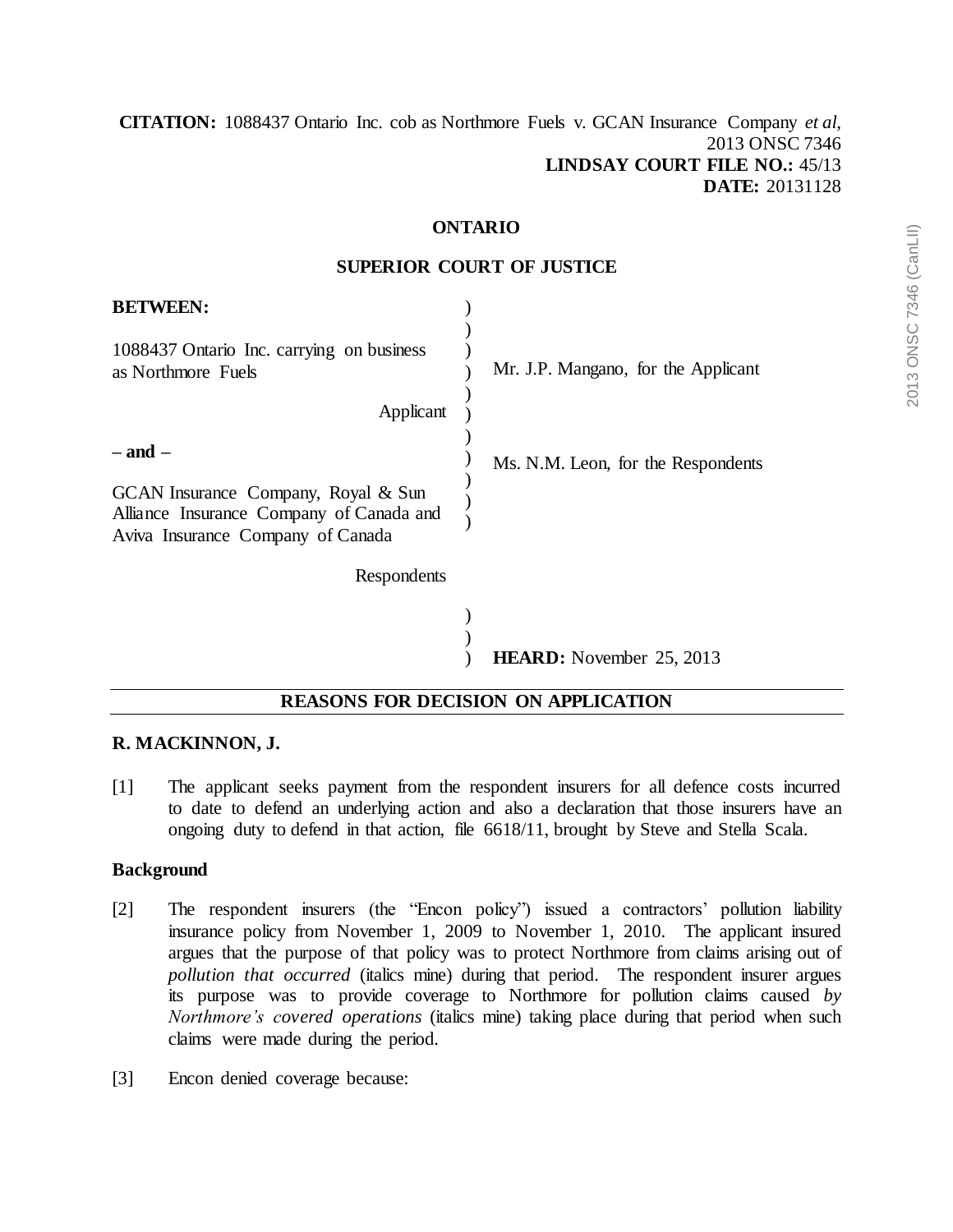- (a) the claim related to operations performed by Northmore prior to the retroactive date (which was the same as the start (or inception) date of November 1, 2009); and
- (b) the wording of the excluded operations endorsement of the policy, which in Part III(i), excludes coverage for "claims, loss or supplementary payments arising from pollution conditions resulting from covered operations existing prior to the effective date of the policy and known by an insured with authority and not disclosed in the application for the policy, or any previous policy for which the policy was a renewal."

Encon also notes that Endorsement No. 3 of the Encon policy (the excluded operations endorsement) provides that covered operations "shall not include fuel, oil and/or fuel delivery including loading and unloading."

- [4] I find that, quite clearly, the *Scala* allegations in the underlying action are much broader in scope as it relates to the Northmore operations than the specific fuel, oil and/or fuel delivery loading and unloading operation excluded by the Encon endorsements. The denial in paragraph 3(b), *supra*, was incorrect and ineffective. I will accordingly focus in these reasons on Encon's denial of coverage detailed in paragraph 3(a), *supra.*
- [5] The *Scala* claim asserts that on July 6<sup>th</sup>, 2009, Northmore attended their residence to relocate an existing fuel storage tank to an adjacent concrete pad. They further assert that, on or about December 4, 2009 (after the issuance of the Encon policy), they discovered that oil had escaped from one of two oil filters connected to their fuel oil heating system. They allege that the resultant spill caused damage for which they claim in tort, contract and nuisance.
- [6] Encon provided a quotation to Northmore's insurance broker, Marsh, for a contractors' pollution liability insurance policy that referenced a retroactive date of November 1, 2009 - the same as the inception date in the policy. In the resultant Encon policy, PCL364258, are contained the following coverages:
- (a) Coverage A is the Insuring Agreement. It provides that "the INSURER will pay on behalf of the INSURED, LOSS that the INSURED becomes legally obligated to pay as a result of a CLAIM resulting from POLLUTION CONDITIONS caused by COVERED OPERATIONS that commence on or after the Retroactive Date indicated in Item 8 of the Declaration, provided such CLAIM is first made against the INSURED and reported to ENCON in writing during the POLICY PERIOD or during the EXTENDED REPORTING PERIOD."
- (b) Coverage B deals with Emergency Remediation Costs and also relates to pollution incidents caused by covered operations. The identical wording with respect to the trigger of coverage is used as in Coverage A except there is an added requirement that the Emergency Remediation Costs must be incurred within the policy period.
- (c) Coverage C is for Incidental Transit Coverage. Again, the coverage is tied to the covered operations of the insured. However, more particulars are provided about the type of covered operations that trigger coverage here and so the wording could not be identical to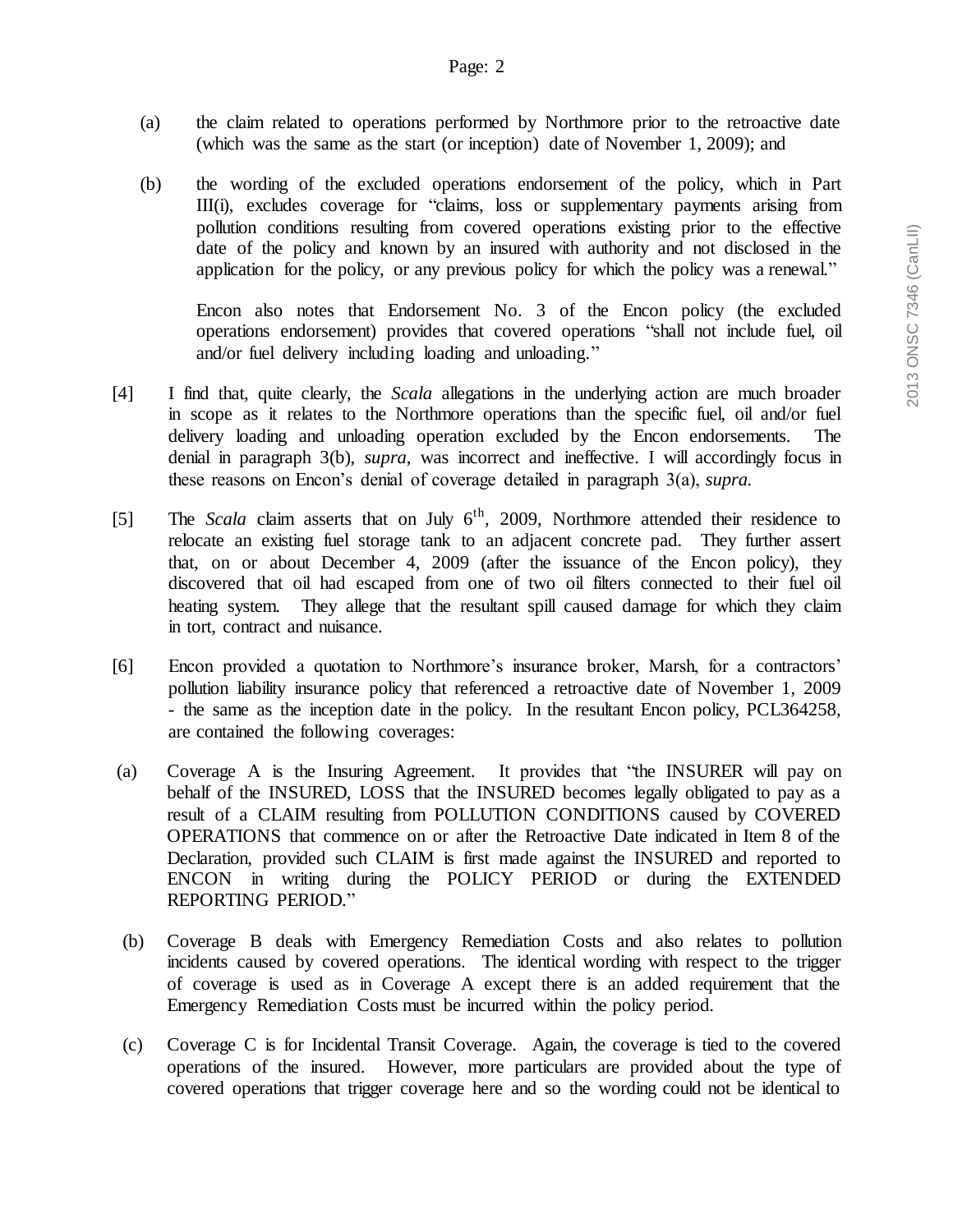Coverages A and B for this provision. This provision states in part that "…the INSURER will pay on behalf of the INSURED, LOSS that the INSURED becomes legally obligated to pay as a result of a CLAIM resulting from POLLUTION CONDITIONS caused by transportation of the INSURED, of any waste, products or materials in relation to COVERED OPERATIONS…provided such COVERED OPERATIONS commence on or after the Retroactive Date indicated in Item 8 of the Declarations".

(d) The "Defence and Settlement" provision provides that "the INSURER shall have the right and duty to defend any CLAIM covered under Coverage A, B or C."

#### **Issues to be Determined**

- (a) Is this application in the name of the insured the proper forum for this insurance coverage analysis?
- (b) Has the applicant discharged its onus of establishing that the *Scala* action falls within the Encon policy?
- (c) Coverage A in the Encon policy is ambiguous, what were the reasonable expectations of the parties to the contract when they entered it which would govern the interpretation of that provision?

### **First Issue – Proper Forum**

- [7] Counsel for Encon argues that this application is not the appropriate format in which to decide claims for legal cost reimbursement and the duty to defend – citing *Family Insurance Corp. v. Lombard Canada*, 2002 SCC 48, [2002] SCR 695. Where an insured holds more than one policy of insurance that covers the *same risk* (italics mine), the insured is entitled to select the policy under which to claim indemnity and the selected insurer, in turn, is entitled to contribution from all other insurers who have covered the same risk. In the case at bar, however, the Arch and Encon policies clearly do not cover the same risks.
- [8] Arch Insurance Company provided insurance to Northmore to cover its fuel loading and unloading operations and is defending Northmore in the *Scala* action. Northmore has not incurred any costs to date in defence of that action, as it is being funded by Arch. Encon's counsel suggests that a subsequent successful contribution action may be necessary to allow a court to determine the respective liabilities of the two insurers to their insured. In the case at bar Northmore has not been indemnified and this is not a subrogation situation. Rather, this is Northmore's application. There is neither equitable subrogation nor contribution obligations presently at  $play - two separate policies and two$ separate perils. Section 132 of the *Insurance Act* is no bar to Northmore's application.
- [9] It is quite common in Ontario for an insurer-appointed defence counsel to advance insurance coverage-related claims on behalf of their clients. To proceed otherwise would require those duty to defend applications to become trials within trials. In determining whether both Encon and the respondent insurers have a duty to defend Northmore, it is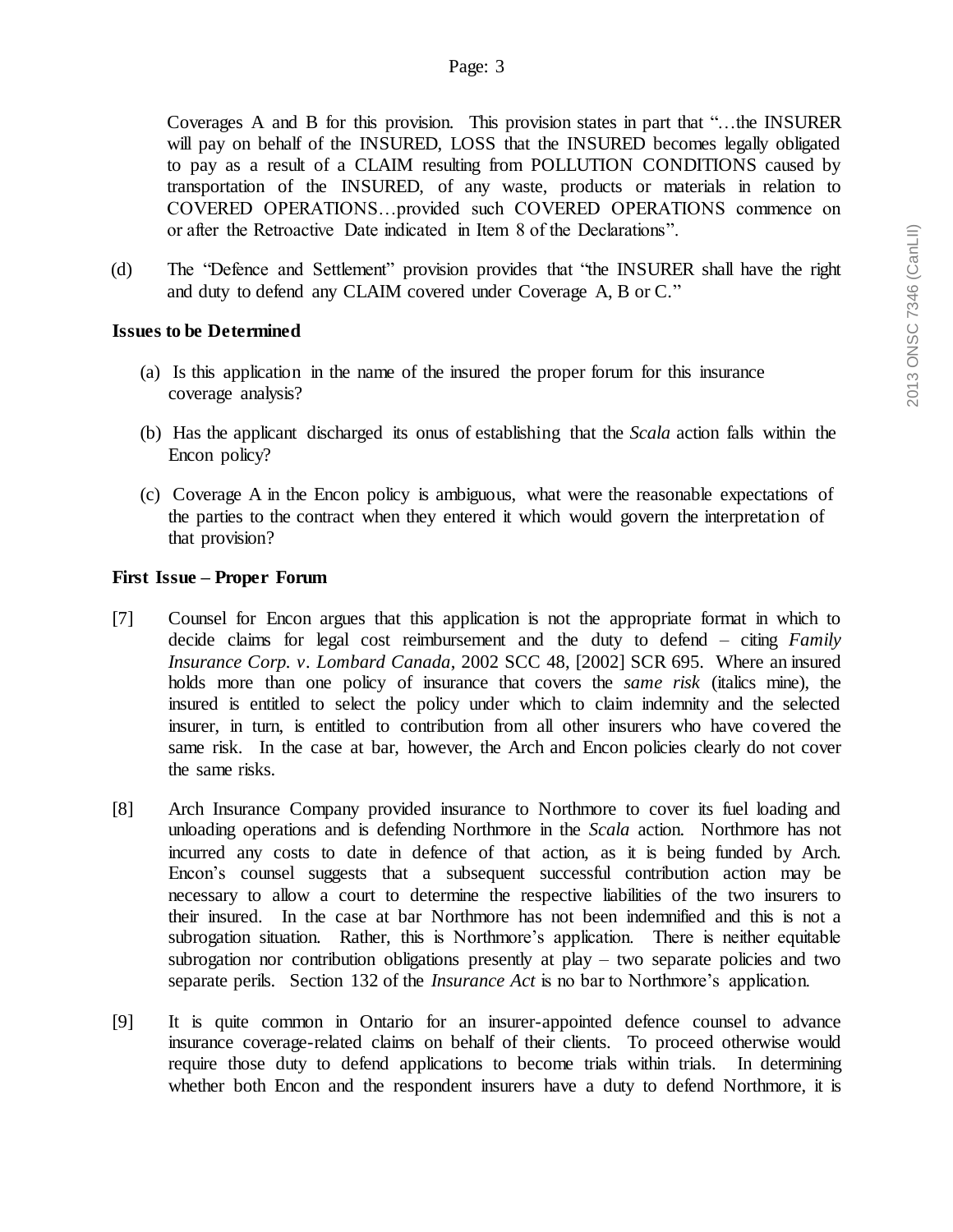not necessary to hear *viva voce* evidence. Our Court of Appeal in *Cabell v. Personal Insurance Co.*, 2011 ONCA 105, held that evidence is not essential to determine the reasonable expectations of the parties. Rather, they can be determined from a perusal of the written record, as here. This application is the appropriate format.

### **Second Issue - Has the applicant established that the** *Scala* **action falls within the Encon policy? Is the policy ambiguous?**

- [10] Courts are instructed to avoid interpretations that would give rise to an unrealistic result or that would not have been in the contemplation of the parties at the time the policy was issued. These rules of construction are applied to resolve any ambiguity and do not operate to create any where none arose in the first place. When rules of construction fail to resolve the ambiguity, courts will construe the policy against the insurer.
- [11] I now consider the plain and ordinary meaning of the insurance coverage provision. The onus, of course, is on the insured to establish the claims against it by *Scala* fall within the initial grant of coverage under the Encon policy. An insurance policy should be interpreted by giving effect to plain and ordinary language used while reading the contract as a whole. Courts must guard against any invitation to create ambiguities where none exist. Coverage provisions should be interpreted broadly, and exclusions narrowly.
- [12] I find that, when read exactly as it is written, the Coverage A provision in the Encon Policy can only mean that it is the covered operations that must commence after the retroactive date to trigger coverage. The condition notes that the Insurer will pay a claim "resulting from pollution conditions caused by covered operations that commence on or after the retroactive date". The word "that" in that quoted sentence is a restrictive pronoun that defines the noun immediately preceding it: i.e. the covered operations. If the Coverage A position were meant to suggest that coverage was tied to the timing of the pollution incident (as opposed to the timing of the operation), the sentence could read otherwise – such as "resulting from pollution conditions, caused by covered operations, which commence on or after the retroactive date".
- [13] The use of commas in a sentence completely alters its meaning and renders that portion of the sentence within commas as additional or parenthetical information not necessary to the meaning of the sentence. The word "that" in Coverage A to which I referred was restrictive to the covered operations.
- [14] The coverage provision, as written, is only capable of the meaning attributed to it by Encon. To interpret the provision otherwise would be to ignore the plain and ordinary meaning of the words used and to strain the reading by changing the grammar and one of the words so as to create an ambiguity where none actually exists.
- [15] When read in the context of the policy as a whole, it is clear that coverage is triggered by covered operations and that those operations must occur after the retroactive date. This is evident when reviewing all coverage provisions including those in Coverage B, Coverage C, and Extended Reporting Provision 4 of the Encon Policy. Coverage B uses identical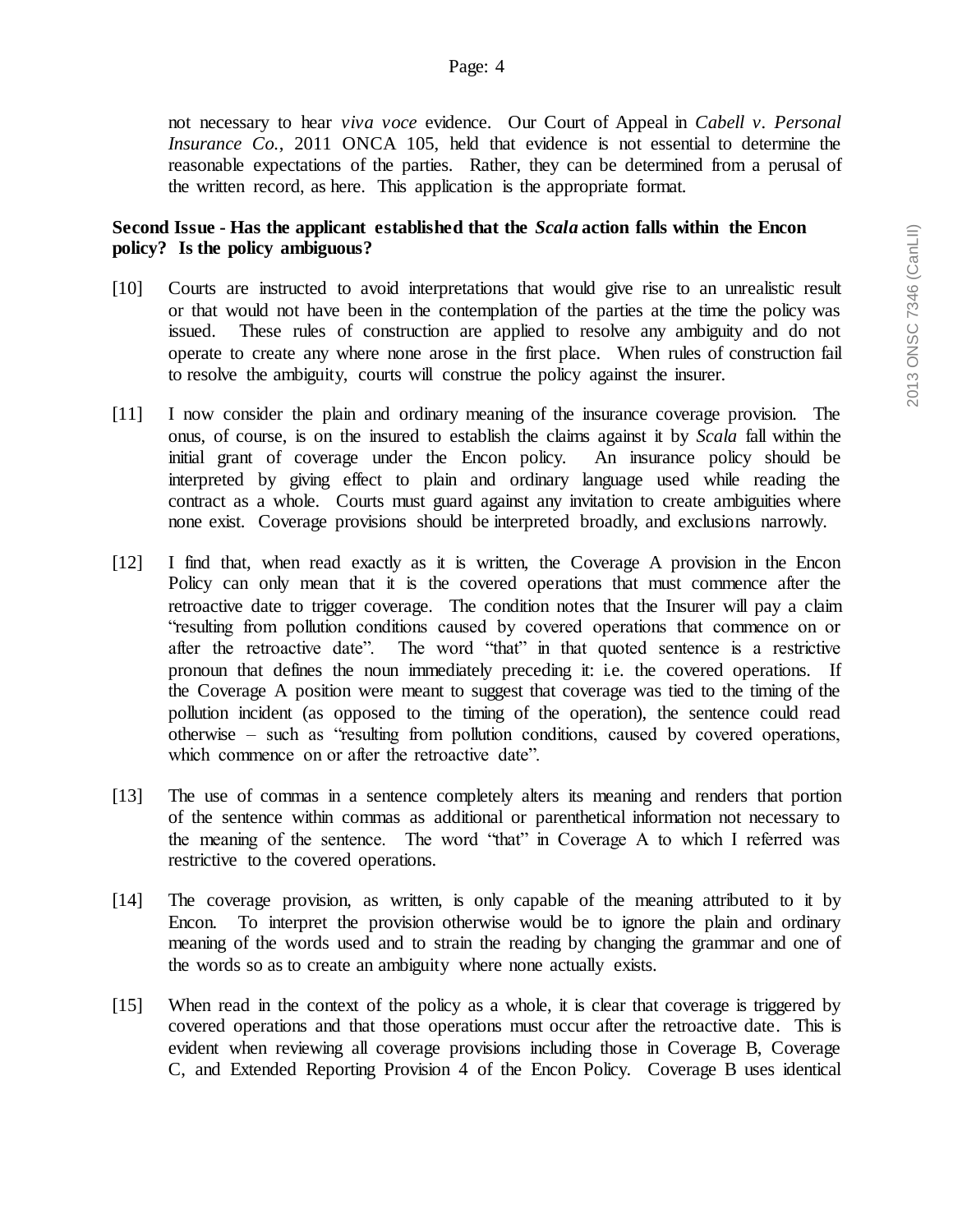wording with respect to the triggering of the coverage as is used in Coverage A, except there is an added requirement that the emergency remediation costs must be incurred within the policy. Coverage C for incidental transit coverage provides coverage as tied to the covered operations of the insured. The extended reporting provisions provide coverage for claims made against the insured after the end of the policy term and are again tied to the coverage operations of the insured.

- [16] When construed as a whole, it is abundantly clear that the overall intent of the Encon policy was to cover pollution claims arising from covered operations of Northmore Fuels when such covered operations commenced on or after the retroactive date of November 1, 2009.
- [17] Unknown to Encon, Northmore had previously held a pollution policy issued by Federated Insurance Company. That policy was triggered by pollution incidents only and there was no requirement that those pollution incidents be caused by Northmore's covered operations. The Encon policy, by contrast, is a contractors' pollution liability policy and is clearly tied to the liability of the contractor for pollution incidents caused by the contractor's covered operations. It is those operations that are the focus of the coverage under Encon's policy. It is not a premises policy or pollution liability policy.
- [18] It makes commercial sense that the retroactive date in the Encon claims made contractors' liability policy would relate to the covered operations and would be the same as the inception or commencement date.
- [19] I accordingly conclude that the applicant has not discharged its onus of establishing that the *Scala* action falls within the Encon Policy, given that Coverage A stipulates that operations that are alleged to cause pollution incidents must commence on or after the retroactive date of November 1, 2009 and the operations are alleged to have occurred July 6, 2009.

### **Third Issue - Reasonable Expectations of the Parties**

- [20] If I am wrong in finding, as I do, that the policy language is unambiguous, the Supreme Court of Canada in *Progressive Homes Ltd. v. Lombard General Insurance Co. of Canada,* [2010] 2 S.C.R. 245 has set out the applicable analytical framework to consider.
- [21] Where there is ambiguity in a provision of an insurance policy, courts are instructed to prefer interpretations that are consistent with the reasonable expectations of the parties, so long as such interpretations can be supported by the text of the policy. The evidence is clear that Northmore Fuels had no expectations of what the Encon policy would cover, as it relied completely on its broker to arrange its insurance needs. Northmore did not know how many or which insurers provided it with coverage from the period November 1, 2009 to November 1, 2010, did not read the Encon Policy wording prior to this court application being prepared for it by counsel for Arch, and had no reason to consider what might trigger coverage under the Encon Policy. In these circumstances, Mr. Northmore's affidavit is unpersuasive.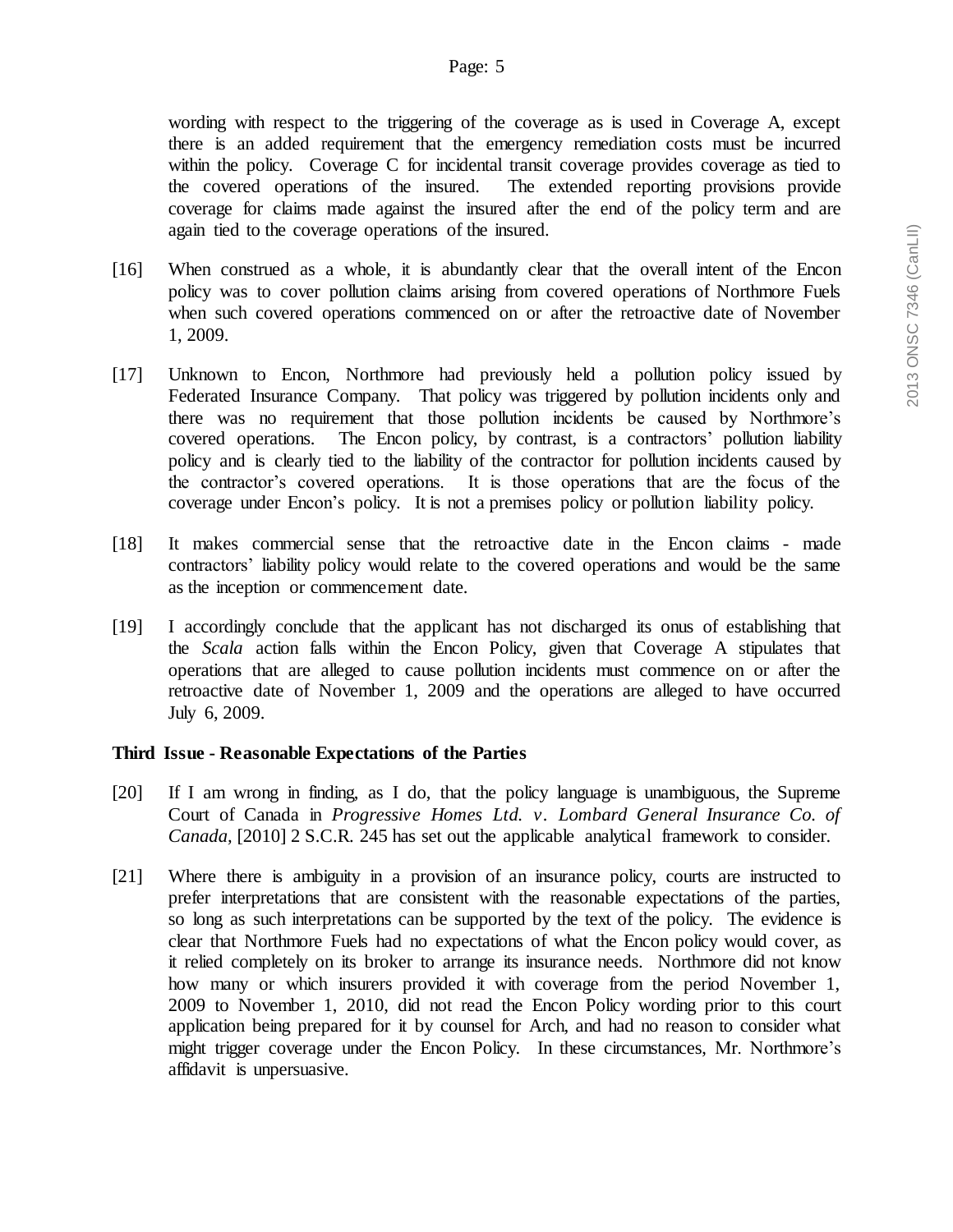- [22] Encon arranged this coverage at the request of Northmore's broker, Marsh, which had an insurance program for members of the Canadian Oil Heating Association ("COHA"), of which Northmore was one. It is clear from the emails between Encon and Marsh as COHA broker that Marsh sought coverage for COHA members' operations that were alleged to have caused pollution incidents.
- [23] The record is also clear that Encon understood and expected that it would be covering Northmore's HVAC operations and that another insurer was covering Northmore's fuel loading and unloading operations. Marsh is not a party to this action and no evidence was submitted on its behalf. Encon communicated to Marsh as broker that there would be a retroactive date, which was the same as the inception date in the policy. This was clearly the risk that Encon was prepared to accept as Northmore was a new insured for Encon and there was no suggestion to Encon by Marsh as broker that Northmore had previous and continuous claims-made liability coverage. It was, accordingly, entirely reasonable for Encon to not have assumed the risk of prior acts with a new insured. Encon's evidence is unchallenged on this motion that it is standard in the environmental insurance industry that a retroactive date related to covered operations be inserted in all policies.
- [24] Encon is being asked in this application to defend a claim that arose from covered operations or prior acts of the insured prior to the date that Encon accepted the risk of insuring Northmore. The evidence is clear that such a risk was specifically not intended by Encon and the policy wording reflects that.
- [25] I hold that the interpretation I have made on this unambiguous policy is also consistent with the reasonable expectations of the parties at the time the policy was issued.

### **Excluded Operations Endorsement**

[26] The intent of the Encon endorsement was to exclude from covered operations that would trigger coverage the fuel loading and unloading operations of Northmore. Encon accepted the risk of covering Northmore's HVAC and mechanical operations as well as some coverage for leased skid tanks. Encon was aware that another insurer was providing fuel loading and unloading insurance coverage so that such coverage was not required through Encon. Exclusion endorsements should be interpreted narrowly. The intent of the exclusion was clarified between the parties at the time of arranging the insurance and the intent was reasonable in light of the fuel loading and unloading coverage provided by Arch. There is no reason to interpret the excluded operations endorsement in any manner other than the way in which it is written.

# **Conclusion**

[27] I conclude that Coverage A should be interpreted as it is plainly written – that for coverage to be triggered the covered operations alleged to have caused a pollution incident must commence on or after the retroactive date. The *Scala* action does not allege any covered operations that occurred after the retroactive date of November 1,